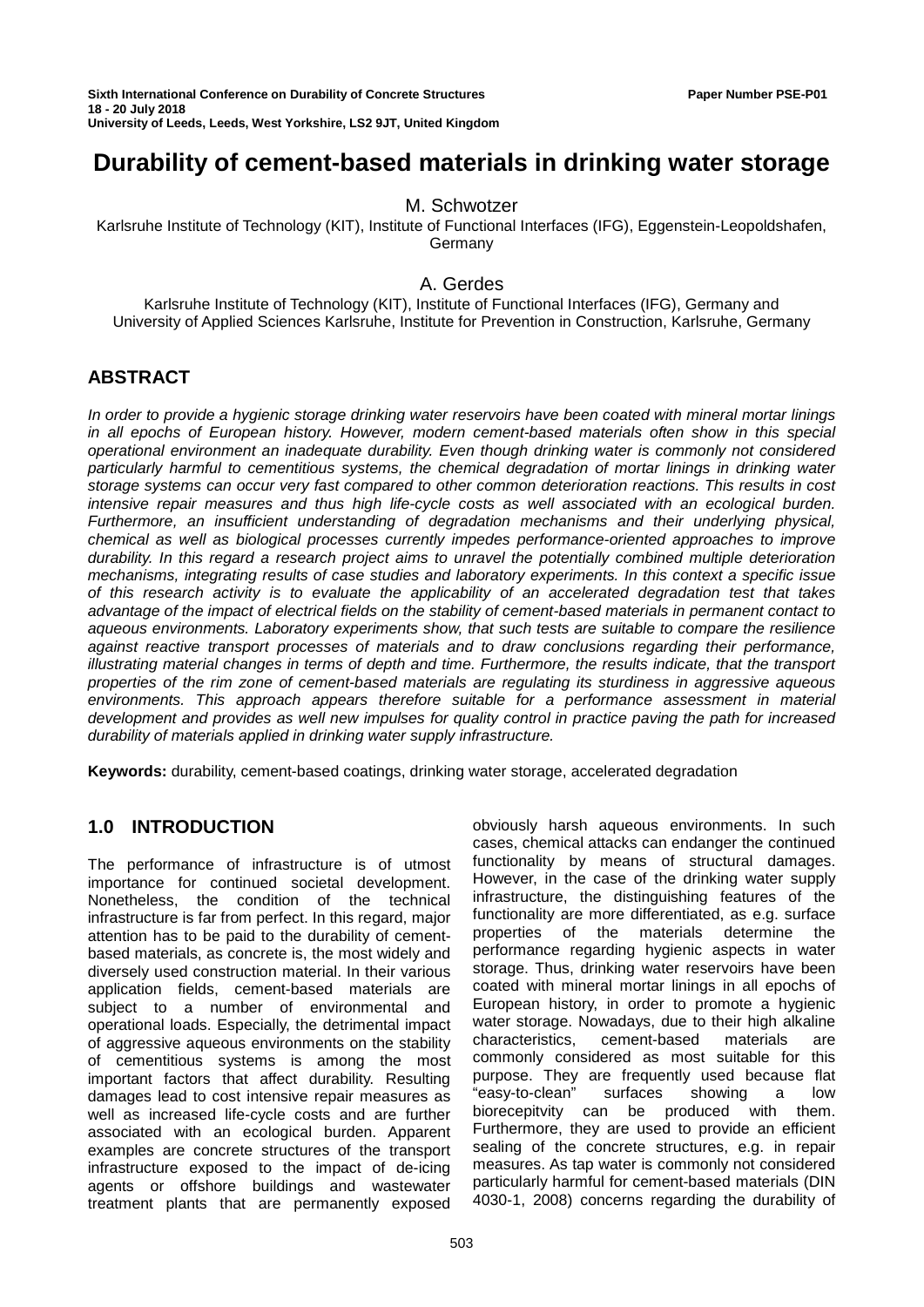#### ICDCS 2018: PSE-P01

these systems were not present in the past decades. Thus, only minor attention has been paid to the material performance of such mortar linings. As a result since the 1990ies, a noteworthy number of cases has been reported in which "modern" cementbased materials, subjected to the special operational environment of tap water storage, showed an inadequate durability (e.g. Gerdes & Wittmann, 1992 or Schwotzer & Gerdes, 2009). The material degradation showed up particularly unusual damage symptoms and was denoted as hydrolytic corrosion (Wittmann, 1997). The hydrolytic corrosion becomes visible by coloured spots (Fig. 1a). In these areas, the cementitious binder is completely disintegrated (Fig. 1b). This chemical degradation is featured by an extensive depletion of the  $Ca(OH)_2$ -inventory concomitant to a significant increase of the CaCO3 content (Fig. 1c) and an attack on the C-S-H phases. The velocity of this reaction is remarkably high. In some cases, the degradation reaches a depth of several mm after a service life of a few months.



**Fig. 1.** Characteristic appearance of the hydrolytic corrosion on the wall of a tap water reservoir showing up as coloured areas (a), with a strictly local manifestation of a degradation of the binder (b), and resulting in significant chemical and mineralogical changes (c)

The fundamental reaction mechanism was recently elucidated, comprehending it as a two-step reaction (Schwotzer *et al.*, 2010). The process starts with an initial damage resulting from the impact of condensate on the materials surface at a young material age. It is followed by an extensive degradation due to an "underwater carbonation" resulting from a permanent exposure to tap water during the operational phase of the tap water reservoir. Generally, the fundamentals of the hydrolytic corrosion are transport processes of dissolved ionic species, resulting in changes of the chemical equilibria between the solid phases and the pore solution. This is commonly referred to as reactive transport (Moranville *et al.*, 2004). Particularly in this case, a wide range of characteristics of the use scenario has been investigated regarding their potential impact on the deterioration process. Among them topics such as the influence of electrical effects present on the reinforcement and stainless steel installations in the reservoirs (Wittmann, 1997) and the relevance of microbiological activities for the material degradation have been discussed (Herb, 1999). These manifold aspects are suspected to contribute to reactive<br>transport processes and therefore promote transport processes and therefore deterioration processes. To cope with this issue in practice the design of more durable materials and application techniques is mandatory. For this, performance-oriented approaches are essential to improve durability. Indeed, a comprehensive understanding of the load scenario including the underlying physical, chemical as well as biological processes has to be targeted by fundamental research. However, just as important is applied research focusing on a reliable assessment of the material performance. In this context, it is the aim of this study to investigate and establish an adequate methodology to characterize the resilience of cement-based materials against reactive transport processes and therefore aggressive aqueous environments. This test takes advantage of the accelerating impact of electrical fields on material degradation due to reactive transport processes (e.g. Castellote *et al.*, 2002). This approach appears admissible, because the causes for the chemical stresses, which the cement-based materials in tap water storage have to withstand (e.g. the hydrolytic corrosion), are essentially reactive transport processes. Such accelerated degradation tests were investigated in the past decades in order to study the long-term behaviour of cement-based materials (e.g. Faucon *et al.*, 1998 and Saito & Deguchi, 2000). Thus, this study will provide proof of concept of a performance assessment by means of a comparative study adapting such an accelerated degradation test. In this regard, the impact of the electrical fields on the chemical composition and relevant material properties as porosity and pore size distribution was investigated. Furthermore, the material changes were monitored time-resolved as a function of depth. In order to investigate the applicability, mortar samples differing in the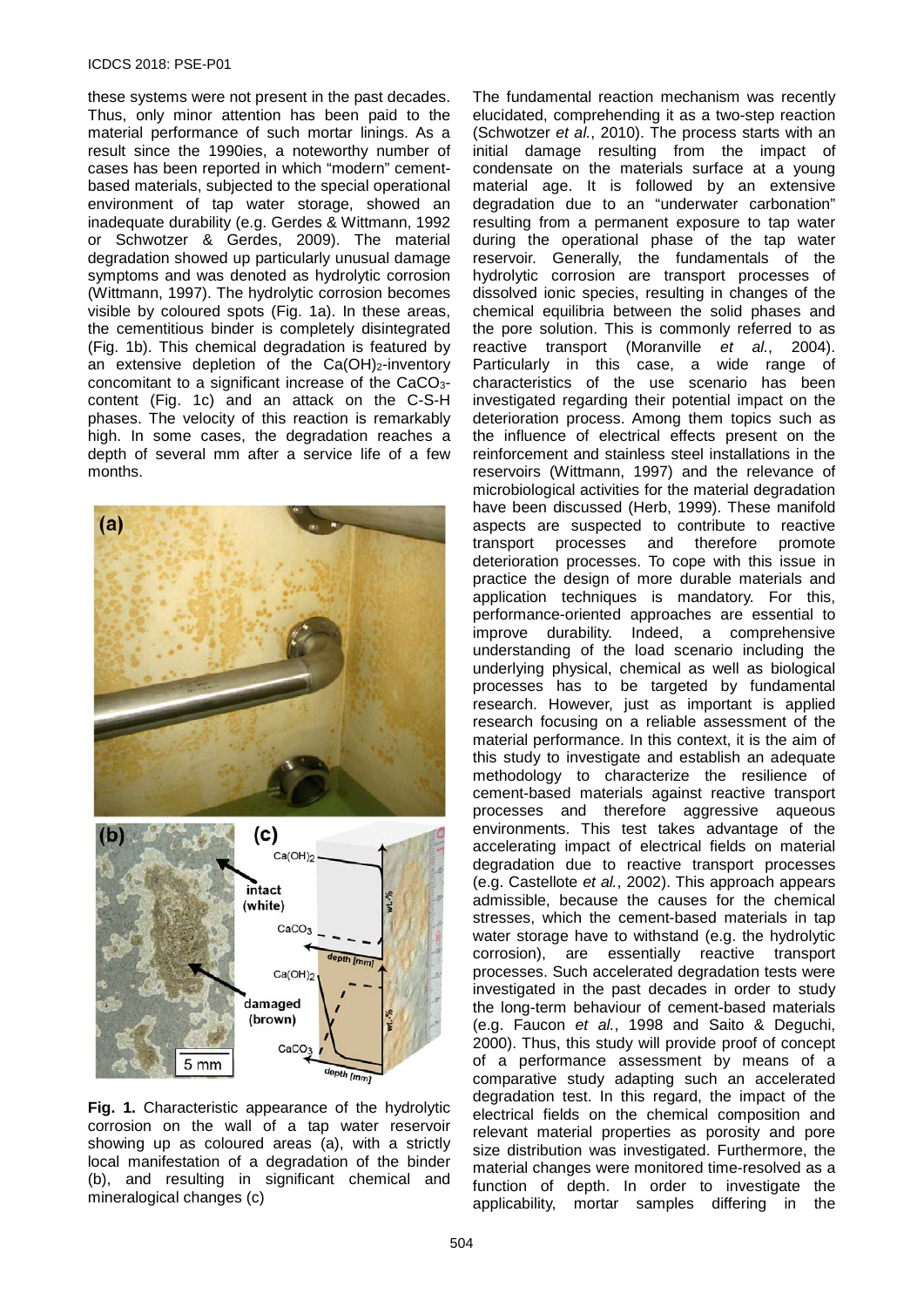water/cement ratio (w/c) and, therefore, in the porosity and pore size distribution, have been subjected to this testing procedure. This contribution presents selected results from this research activity.

## **2.0 MATERIALS AND METHODS**

#### **2.1 Experimental setup**

The experimental setup for the accelerated degradation test is schematically shown in Fig. 2. The test chamber consisted of two polyvinyl chloride (PVC) tubes, capped with PVC disks. A PVC disk placed in the centre of the setup is dividing the two tubes in separate chambers. The mortar sample is placed in a hollow cylinder with a diameter of 9 cm in this middle disk, pasting it into the PCV frame using a silicone adhesive compound. Water of two different supply cycles flows through the two separated chambers in order to simulate the continuous exchange of water in a tap water reservoir. The outer capping disk is equipped with a feedthrough for electrodes. In each of the chambers, stainless steel electrodes are located equidistant (4 cm) to the surface of the mortar sample. The electrode setup is comparable to parallel-plate capacitor. A constant d.c. voltage is applied to the electrodes by an electronically controlled voltage supply system.

The mortar samples were prepared using a commercially available dry mix mortar based on white Portland cement with carbonate and quartz aggregates, containing as well a minor amount of silica fume. The samples were prepared applying w/c ratios of 0.43 and 0.52, respectively. After an initial curing for one day with a plastic foil, the samples were demolded and stored for further curing for 28 days in hard tap water (17°dH). Cores with a diameter of 90 mm were drilled from the slabs, adapted to be introduced in the middle PVCframe of the test chambers.

The mortar samples were exposed to a continuous flow of hard tap water over a time period of 70 days. Samples were taken after 28 days and 70 days from the cathode side of the mortar disk.



**Fig. 2.** Schematic representation of the experimental setup

The samples were cut in mm steps by means of a precision saw. The experiment was conducted in two different modes, one with an applied d.c. voltage of 5 V, another without a connection to the voltage supply (0 V).

### **2.2 Analytical methods**

The thermogravimetric determination of the Ca(OH)<sub>2</sub> content was performed with a TGA/SDTA 851 system from Mettler-Toledo applying a heating rate of 10 $^{\circ}$ C/min under a N<sub>2</sub> atmosphere. The investigation of the total porosity and pore size distribution were done using Mercury intrusion porosimetry (MIP), by means of POROTEC Pascal 140 and 440 system. The samples were dried for 48 hours at 50°C and measured up to a maximum pressure of 200 MPa.

# **3.0 RESULTS AND DISCUSSION**

The recent increase of problems regarding the durability of cement-based mortar linings in tap water storage and distribution systems generates a need for action. In this context, performance oriented material developments as well as tools for quality control can contribute to a sustainable<br>development. For this purpose, a reliable development. For this purpose, a assessment of the performance of cement-based materials is essential. As the hydrolytic corrosion is causes by reactive transport processes, an accelerated degradation triggered by the impact of electrical fields represents a plausible approach for the evaluation the resilience of cement-based systems (Castellote, 2003). In particular the presence of electrical fields is supposedly associated with the evolution of the damage in practice (Wittmann & Gerdes, 1995 and Wittmann, 1997). However, this concept was mainly applied to characterize leaching processes in demineralized water as reported in (Castellote, 2013). Thus, in view of a performance testing, the impact of the operational environment has to be addressed by a customized experimental setup. Therefore, the exposure tests have been performed with hard tap water, creating a chemical scenario in which the hydrolytic corrosion was mostly observed in practice.

The results of the determination of the  $Ca(OH)_2$ content as a function of depth after 28 and 70 days exposure to hard tap water in the electrical-field-testcells are shown in Fig. 3. In the test setup without the impact of an electrical field (0 V), almost all measurements show no significant difference compared to the reference (Fig. 3a and 3c). Only the mortar with the high w/c ratio showed after 70 days a slight decrease of the Ca(OH)<sub>2</sub> content (Fig. 3c). In contrast to this, the exposure to 5 V leads to an extensive decrease of the Ca(OH)<sub>2</sub> content for both mortar samples. This illustrates clearly, that the impact of the reactive transport triggered by the electrical field is advancing over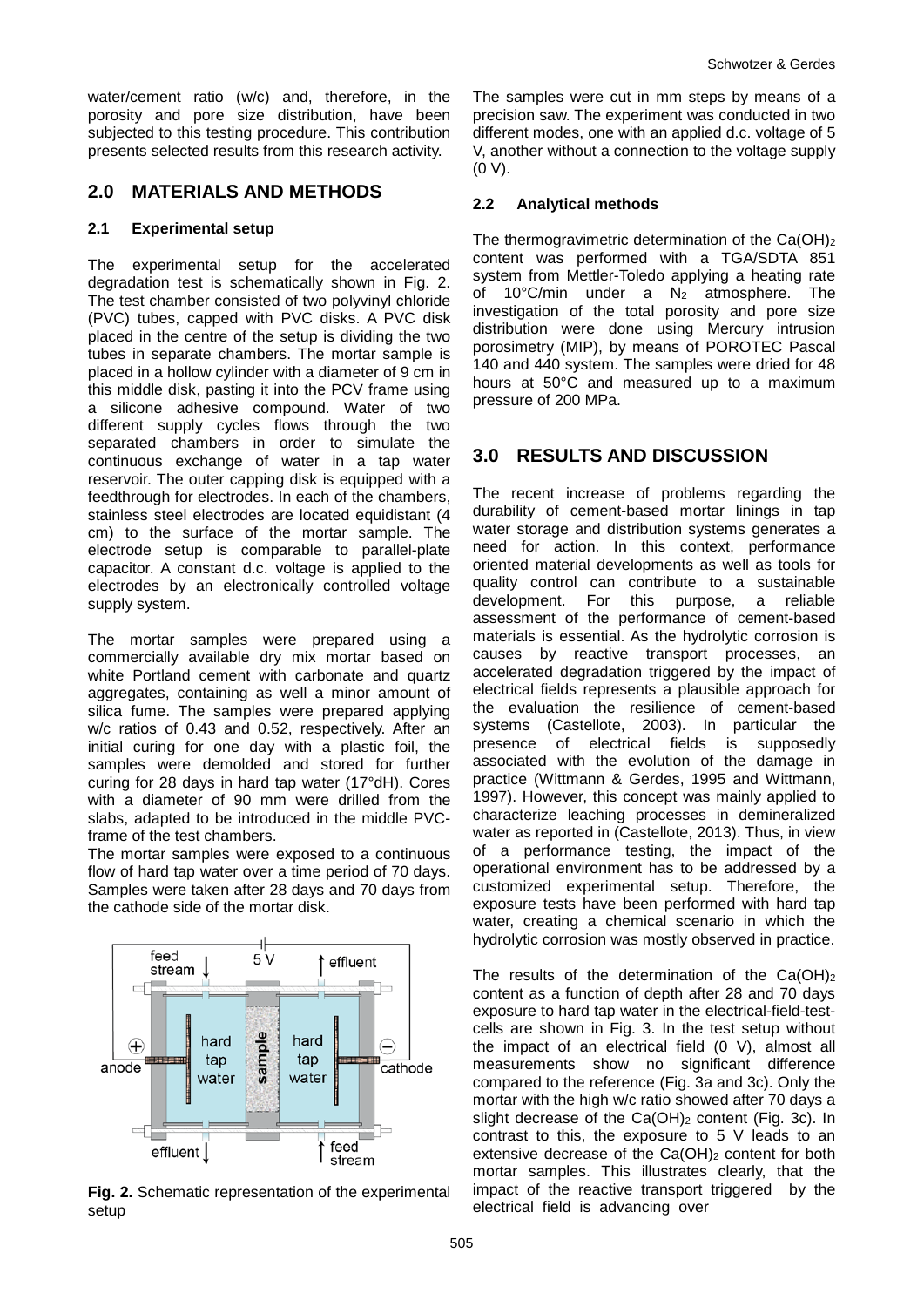

**Fig. 3.** Ca(OH)<sub>2</sub> content after 28 and 70 days as a function of depth for the mortar samples prepared with a w/c ratio of 0.43 and 0.52, respectively; without the impact of an electrical field (left) and with 5 V (right)

time from the material surface into deeper areas. The test reveals clearly, that the mortar with the lower w/c ratio appears definitely more robust against reactive transport processes due to a less extensive depletion of Ca(OH)<sub>2</sub> over time.

The investigation of the pore structure over time underpins these observations. Table 1 compiles the results of the determination of the total porosity of both mortar samples. As expected, the values for the total porosity of the mortar with a w/c ratio of 0.43 is significantly lower than the porosity of the mortar with w/c ratio of 0.52. The exposure in the testing cells without an applied tension (0 V) shows only a slight increase of the total porosity. In contrast to this, the exposure to hard tap water under the influence of 5 V causes a distinct increase of porosity, concomitant to the extensive depletion of Ca(OH)2. This process proceeds significantly faster in the less dense material prepared with a w/c ratio of 0.52.

**Table 1.** Results of the determination of the total porosity based on MIP measurements

| w/c<br>ratio | depth<br>(mm) | reference<br>0 days  | 0 <sup>V</sup><br>70 days | 5V<br>70 days        |
|--------------|---------------|----------------------|---------------------------|----------------------|
|              |               | porosity<br>(vol.-%) | porosity<br>(vol.-%)      | porosity<br>(vol.-%) |
| 0.43         | 1             | 10.7                 | 13.9                      | 24.9                 |
|              | 2             | 12                   | 9.4                       | 16.4                 |
|              | 3             | 10.4                 | 13.2                      | 11.6                 |
| 0.52         | 1             | 8.1                  | 12.3                      | 27.4                 |
|              | 2             | 14.5                 | 15.8                      | 20.4                 |
|              | 3             | 16.3                 | 14.1                      | 15.2                 |

This is confirmed by the examination of the related pore size distributions (Fig. 4). Confronting the results of the reference (Fig. 4a and b) with the 70 day-results without an applied voltage (Figs. 4b and e), it appears that pore size distribution remains comparable for both mortars. However, the results for pore size distributions of the experiment with an applied voltage of 5 V (70 days) reveal a significant increase of capillary pores, that must be attributed to the disappearance of  $Ca(OH)_2$  as stated in literature (Haga *et al.*, 2005). Furthermore, a significant impact on the gel pore system (pores<0.03  $\mu$ m) became apparent (Figs. 4c and f). This is supposed to be the result of an attack on the C-S-H gel decreasing the Ca/Si ratio, as suggested in literature (Thomas *et al.*, 2004). Again, it can be seen that the process for the material prepared with a w/c ratio of 0.52 has advanced much further compared to the other material (w/c ratio 0.43) after a test duration of 0 days. The impact on the µ-structure in the experiment performed with the denser mortar (w/c ratio 0.43) after 70 days only the first mm was affected (Fig. 4c), whereas the mortar with the w/c ratio of 0.52 shows already significant changes in the second mm (Fig. 4f).



**Fig. 4.** Depth profile of the pore size distributions for the mortar samples with a w/c ratio of 0.43 and 0.52 of the reference sample (a) and (d), exposed for 70 days without the impact of an electrical field (b) and (e), and exposed to a potential difference of 5 V (c) and (f)